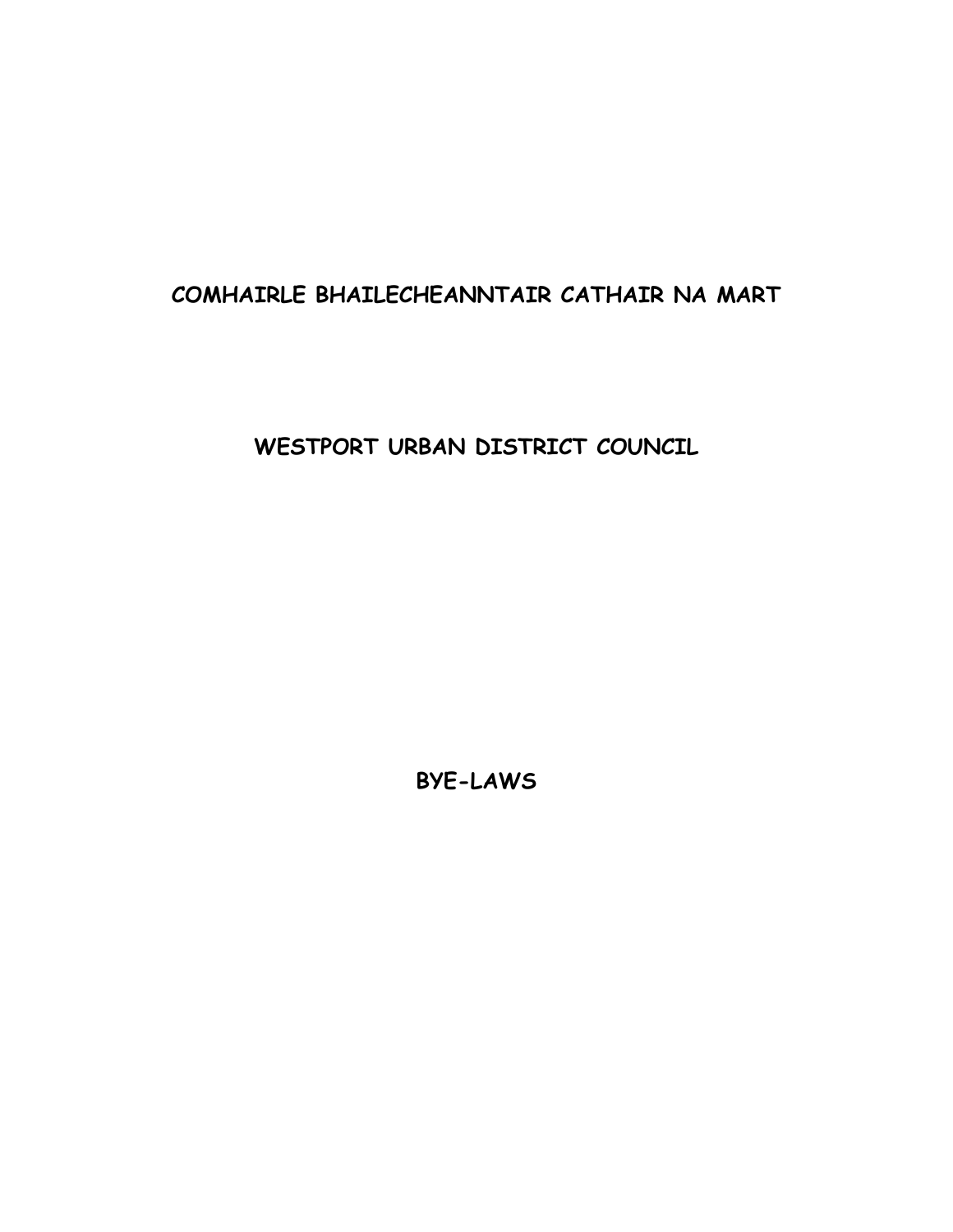### **CASUAL TRADING ACT, 1995**

Westport Urban District Council in pursuance of the powers vested in it by Section 6 of the Casual Trading Act, 1995 hereby make the following bye-laws in respect of the Westport Urban District Area.

#### **Title:**

These bye-laws may be cited as the Westport Urban District Casual Trading Act Bye-Laws, 1998.

#### **Commencement Date:**

These bye-laws shall come into operation on day of 1998.

#### **Definitions:**

In these bye-laws save where the context otherwise implies:-

``The Act`` means the Casual Trading Act, 1995, and amendment thereto and any regulations made thereunder.

``Casual Trading`` has the meaning given to it in Section 2 of the Act.

``Casual Trading Area`` means those areas designated for casual trading in Schedule One below.

``The Council`` means Westport Urban District Council.

``Stall`` shall include any wheeled moveable or static stall or box, barrow, cart, van, caravan, tent, booth or other structure or vehicle used for casual trading.

``Day`` shall include a part of a day.

``His`` shall include her and their plurals.

``Licensee`` shall mean the holder of a current valid casual trading licence issued and not revoked by the Council.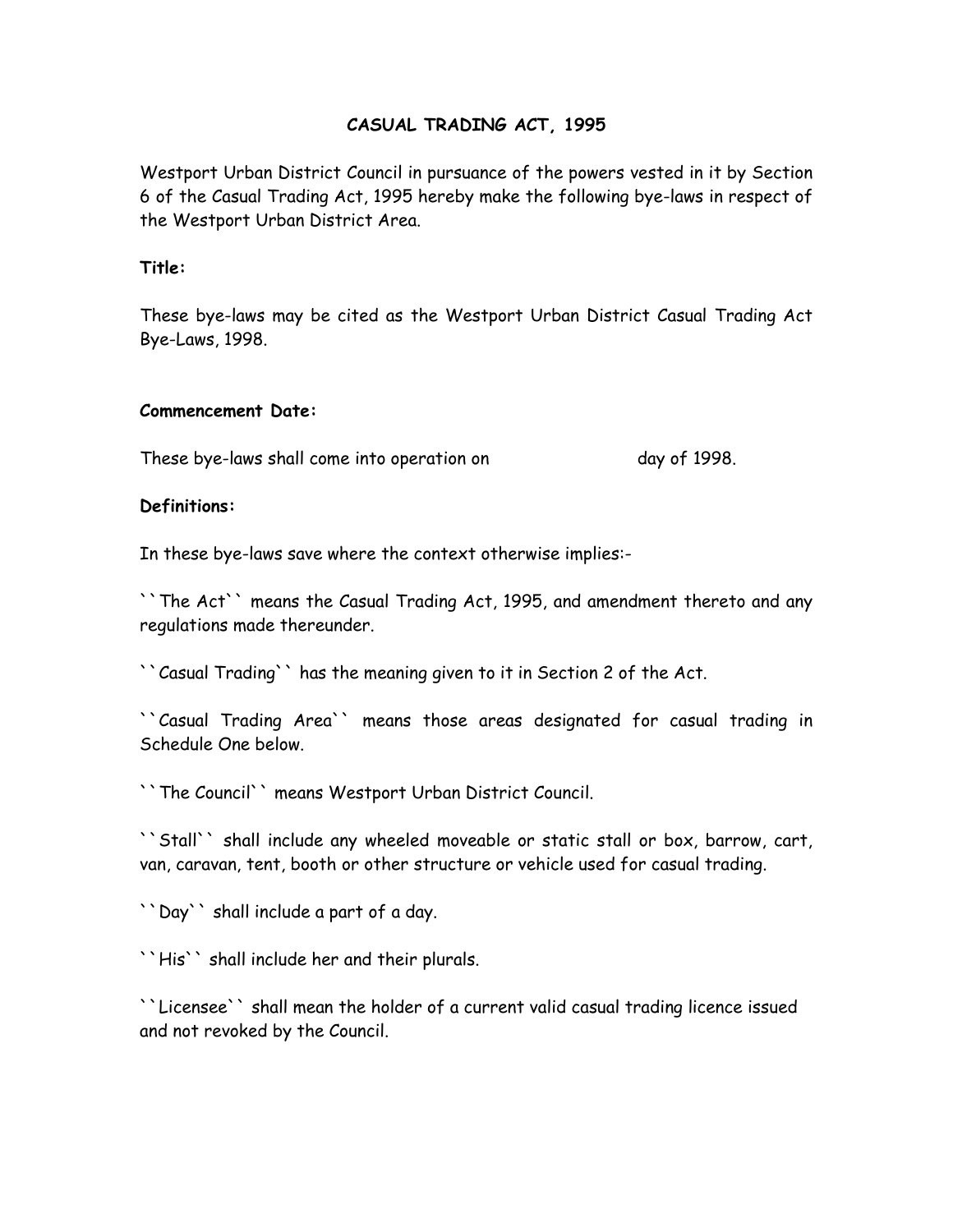#### **Trading Areas:**

- 4.1.1. Casual trading shall only be carried out at the locations designated for the purpose in Schedule 1 or at such other locations for a specified event or events as may be approved in a licence issued pursuant to Section 4(1) (a) (iii) of the Act.
- 4.2. Except for licensees in the category 7.4. below casual trading outside the designated area is prohibited.
- 4.3. The sale from stalls of prepared of hot food or drink for immediate consumption is prohibited in those parts of the Westport Urban District to which the public have access as of right.

## **Casual Trading Licence:**

- 5.1. Casual Trading in Westport Urban District Area is prohibited except by licensees.
- 5.2. Casual Trading shall be in accordance with the terms and conditions of the casual trading licence.
- 5.3. Licences shall not be transferable.
- 5.4.1. In the event of breach of these bye-laws or of the terms and conditions of the licence, the licence may be revoked by the Council.
- 5.4.2. Before deciding on the revocation of a licence, 21 days notice giving particulars of the breach and of the Council's intention to revoke the licence shall be posted by ordinary post to the licensee. The Council shall have regard to any written submission made by the licensee prior to deciding whether or not to revoke the licence.

#### **Times for Casual Trading:**

- 6.1. Casual Trading shall be between the times specified in the licence.
- 6.2. In default of specification of times in the licence licensees shall trade only between the hours of 10am to 9pm.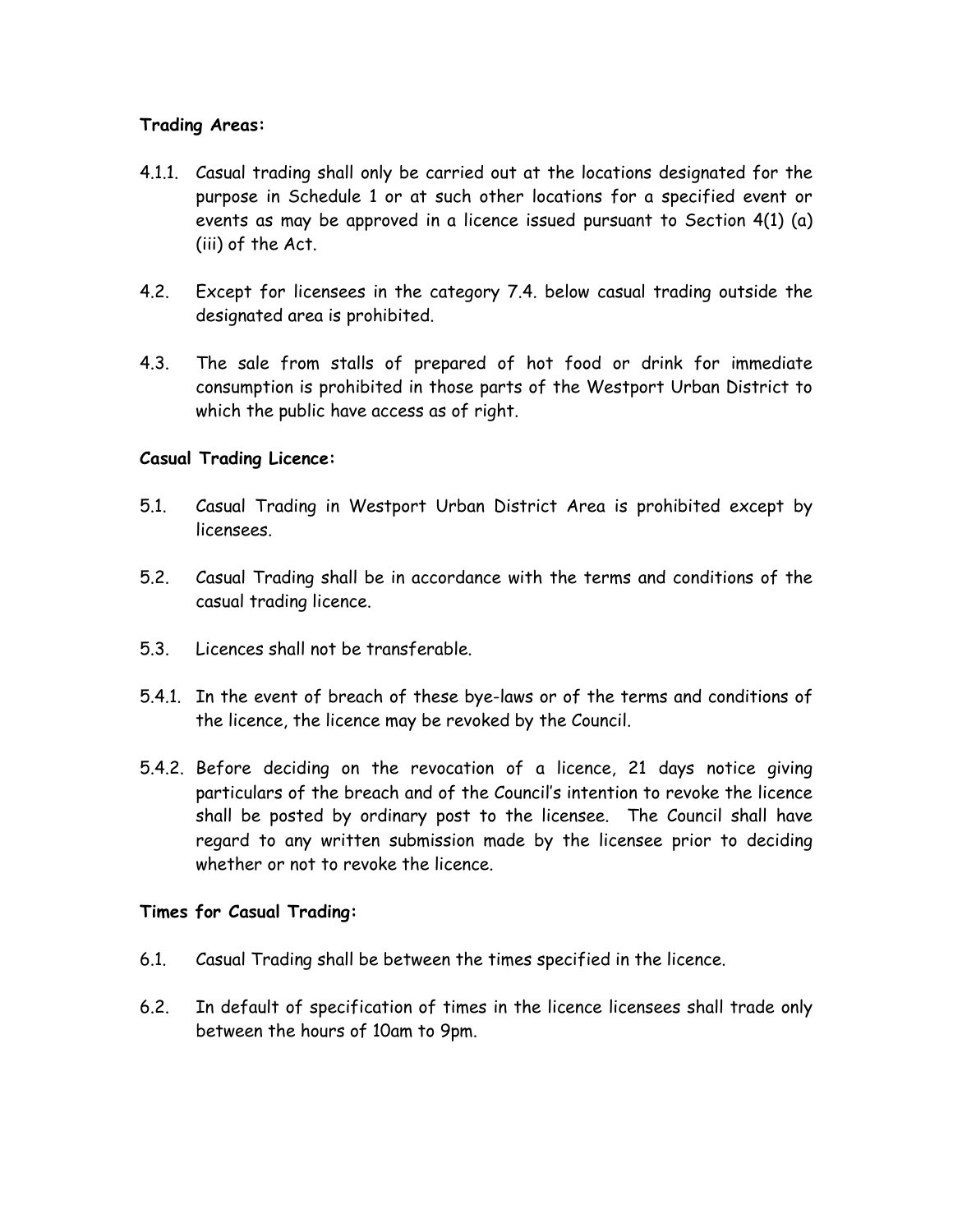## **License Fees:**

- 7.1. Applicants for an annual casual trading licence for one day a week per annum shall pay a fee of  $£32.00$  per square metre of pitch size.
- 7.2. Applicants for an annual casual trading licence for two or more days a week shall pay an extra €19.00 per square metre per annum for each extra day's trading.
- 7.3. The Council may at it's absolute discretion grant licences for periods shorter than one year.
- 7.4. Occasional casual trading at particular events:-

€65.00 a day.

- 7.5. Licence fees are payable on issue of licence.
- 7.6. V.A.T. if applicable shall be in addition to above amounts.

#### **Trading Pitches:**

- 8.1. The Council shall at it's sole discretion allot trading pitches in the designated area to licensees. The size and location of each pitch shall be at the sole discretion of the Council. Such allocation shall not create a tenancy, licence or other entitlement to said pitch. Allocations may be changed or revoked at the discretion of the Council, and shall not be transferable.
- 8.2. Each licensee shall confine his stall and all his goods, equipment or other articles to the allotted pitch. No goods or articles shall overhang the area outside the allotted pitch.
- 8.3. Stalls and all other goods and articles must be removed by licensees from the pitch and from the entire designated area within one hour of the time specified for ceasing casual trading.
- 8.4. Stalls and other articles shall not be left on or near a pitch earlier than one hour prior to the permitted trading time.
- 8.5. The Council shall be entitled to remove stalls, vehicles and other equipment and articles left on the pitch or in the designated area in breach of this regulation.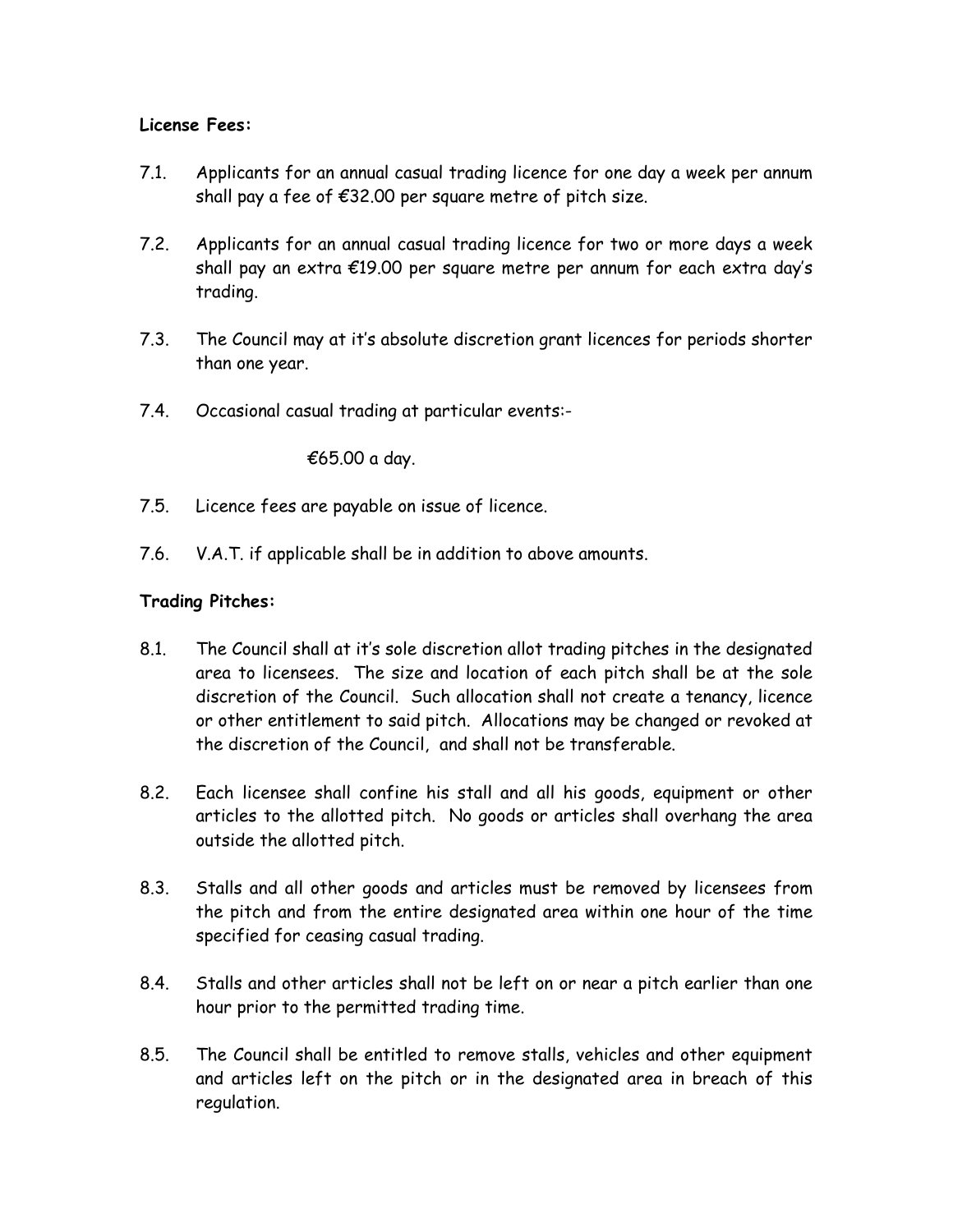- 8.6. Licensees shall keep a refuse bin on their pitch during the permitted hours and shall ensure that all litter is put in it.
- 8.7. Licensees shall comply with the requirements of the Litter Act, 1997.

#### **Management:**

- 9.1. Licensees shall sell only the goods specified in their licence.
- 9.2. Licensees shall while trading clearly display their licence so as to be clearly legible to members of the public.
- 9.3. Licensees selling food shall comply with the relevant Food Hygiene Regulations and requirements of the Western Health Board/Mayo County Council and the Council where appropriate.
- 9.4. Licensees shall not use a loudspeaker or other public address system, or otherwise cause any nuisance or disturbance.
- 9.5. The Council may appoint persons to be authorised officer for the purpose of the Act and the implementation of these bye-laws.
- 9.6. Failure by a licensee to comply with the reasonable directions and requests of such authorised officers or of the Council shall be an offence under these bye-laws.
- 9.7. Licensees shall be responsible for the compliance with these bye-laws by their servants or agents staff and family members assisting them.
- 9.8. Licinsees shall indemnify the Council against all third party claims and shall maintain public liability insurance cover in the amount of at least €6,000,000 in respect of each and every claim. The policy and premium receipt shall be shown to the Council. The amount of cover shall be determined by the Council when considering each licence application.
- 9.9. Live animals or birds shall not be exhibited for sale or sold in the designated area.
- 9.10. Licensees shall not obstruct traffic or pedestrians.